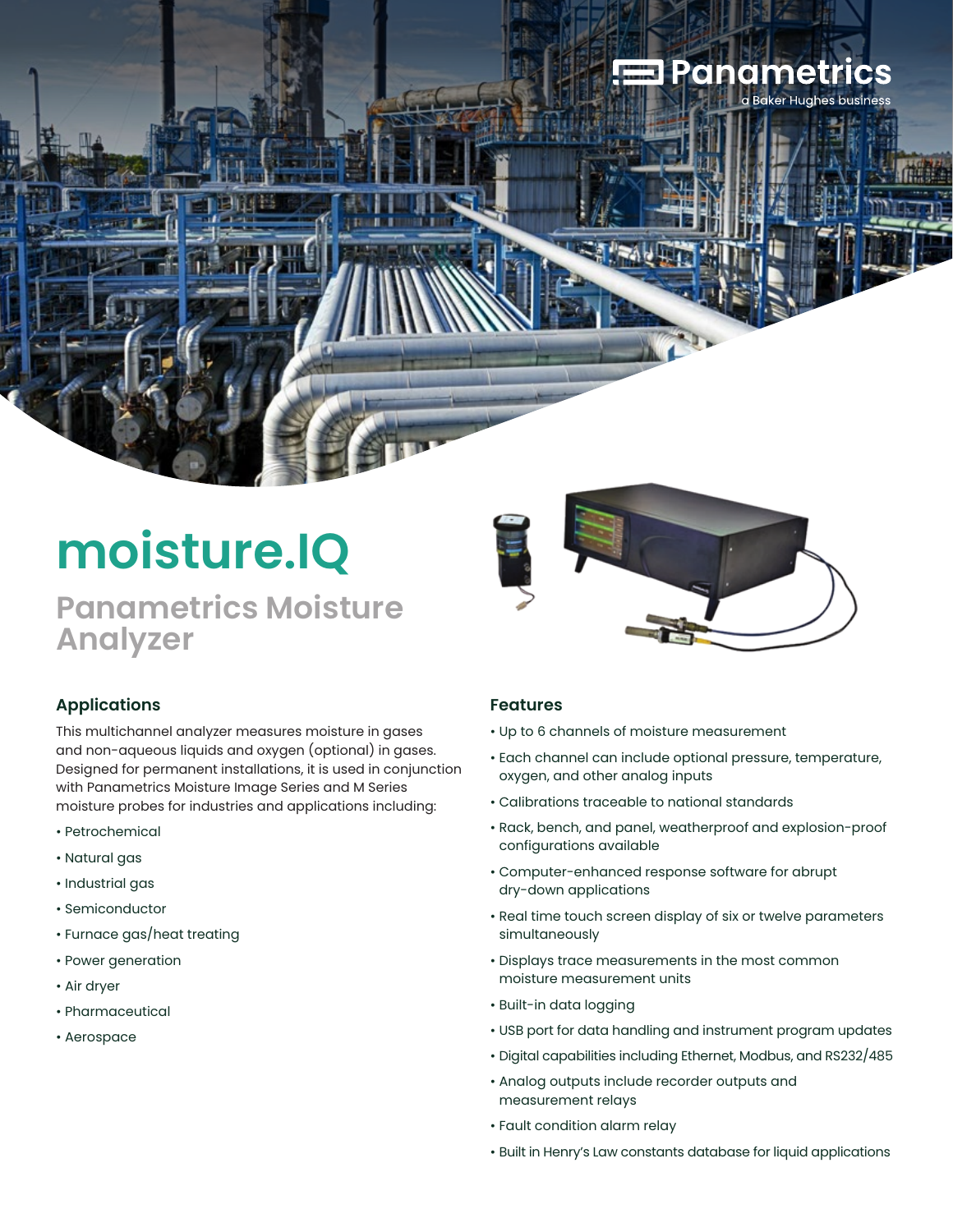#### **Multifunction**

The moisture.IQ is the multichannel, multifunction flagship model in the IQ Series of Panametrics aluminum oxide-based moisture analyzers. The moisture.IQ measures trace moisture, pressure and temperature in non-aqueous liquids and gases. It accepts inputs from electrochemical sensors for measuring oxygen concentrations in gases. The auxiliary inputs can accept analog inputs from any transmitter with 0/4 to 20 mA or -1 to +4 V output, including a variety of Panametrics process control instruments, this feature makes the moisture. IQ a true multifunction analyzer, providing cost savings through system integration.

#### **Multichannel**

For additional cost savings, the moisture.IQ is available with two module bays. Each can accept a 1-channel or 3-channel module. With up to six sets of sensors coming to one set of electronics, customers can significantly reduce their cost per measurement point.

#### **Touch screen display**

Designed with an industrial touch screen display, the graphical user interface is intuitive enough to negate the need for a user's manual (although one is provided)! Six or twelve measurements can be displayed at one time. Multiple display pages can be set up for easy scrolling. Color coded status gives you measurement alarm information at a glance.

#### **Moisture image series probe**

The moisture.IQ can accept inputs from the Panametrics MIS probes and the M Series probes that were available for the Moisture Image Series 1 and Moisture Monitor Series 3 analyzers. The MIS probes (MISP and MISP2) provide integral moisture, temperature, and pressure inputs. The calibration data for these sensors is stored digitally. Upon connection to the analyzer, the calibration data is downloaded to the moisture.IQ.



Bench mount version



Weatherproof version



Explosion-proof version